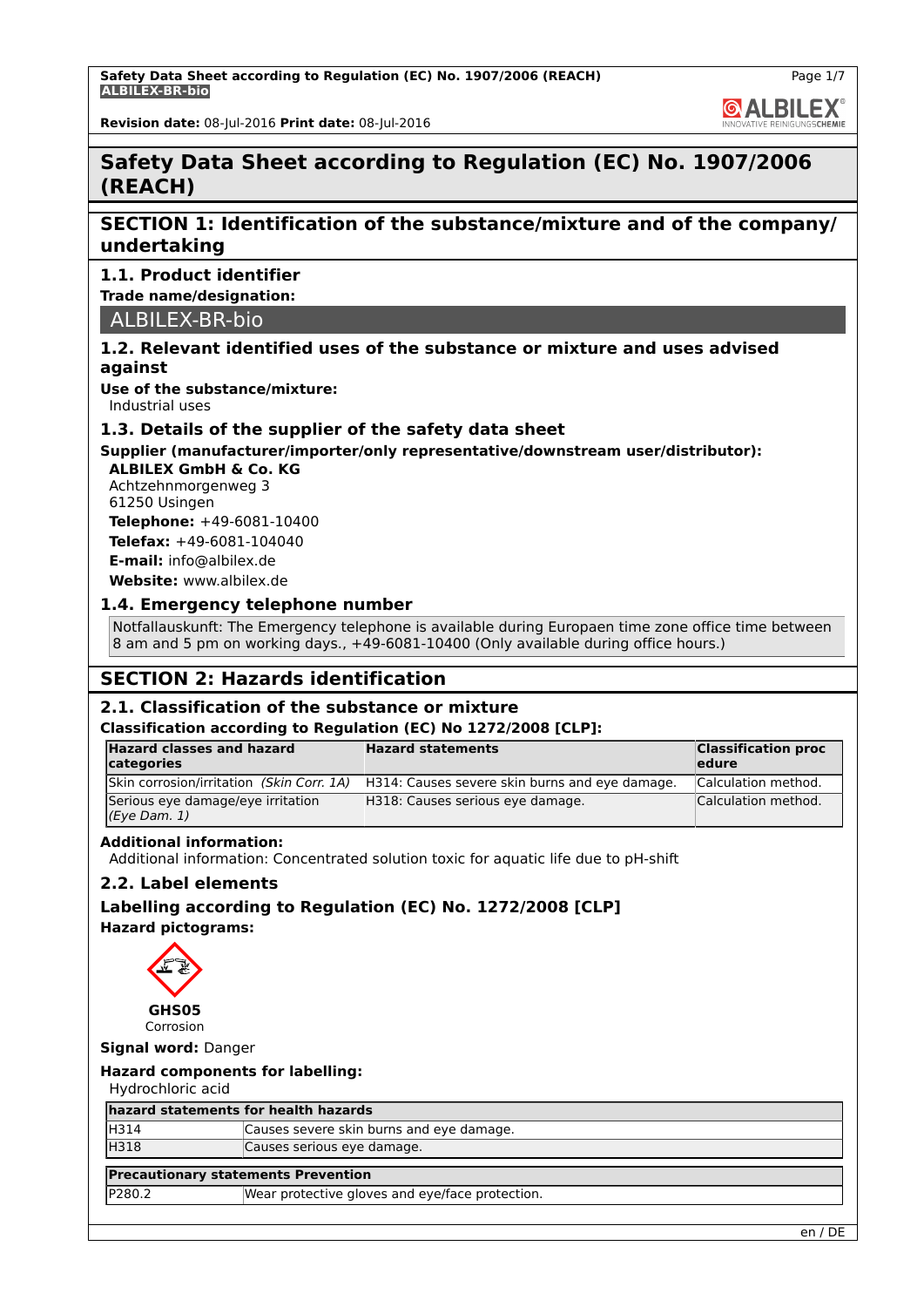**GALBILEX** 

Page 2/7

**Revision date:** 08-Jul-2016 **Print date:** 08-Jul-2016

#### **Precautionary statements Response**

| IP302 + P352.1                 | IF ON SKIN: Wash with plenty of soap and water.                                                                                     |
|--------------------------------|-------------------------------------------------------------------------------------------------------------------------------------|
| $P305 + P351 +$<br><b>P338</b> | IF IN EYES: Rinse cautiously with water for several minutes. Remove contact lenses, if present<br>and easy to do. Continue rinsing. |

## **2.3. Other hazards**

#### **Adverse human health effects and symptoms:**

Irritating to eyes and skin.

## **SECTION 3: Composition / information on ingredients**

## **3.2. Mixtures**

#### **Description:**

Acid solution for well cleaning

#### **Hazardous ingredients / Hazardous impurities / Stabilisers:**

| product identifiers                                                        | <b>Substance name</b><br>Classification according to Regulation (EC) No 1272/2008 [CL<br>PI | Concen-<br>tration          |
|----------------------------------------------------------------------------|---------------------------------------------------------------------------------------------|-----------------------------|
| <b>CAS No.: 7647-01-0</b><br>$EC No.: 231-595-7$                           | hydrogen chloride<br>Skin Corr. 1B, STOT SE 3                                               | $0 - 20$<br>$\frac{9}{6}$   |
| <b>IREACH No.:</b><br>01-2119484862-27-XXXX                                | <b>Danger H314-H335</b>                                                                     |                             |
| <b>CAS No.: 7664-38-2</b><br><b>EC No.: 231-633-2</b><br><b>REACH No.:</b> | orthophosphoric acid<br>Skin Corr. 1B<br>$\leftrightarrow$<br>Danger H314                   | $ 0 - 10 $<br>$\frac{9}{6}$ |
| 01-2119485924-24-XXXX                                                      |                                                                                             |                             |

Full text of H- and EUH-phrases: see section 16.

## **SECTION 4: First aid measures**

### **4.1. Description of first aid measures**

#### **General information:**

Move victim out of danger zone.

#### **Following inhalation:**

Remove casualty to fresh air and keep warm and at rest.

#### **In case of skin contact:**

After contact with skin, wash immediately with plenty of water and soap.

#### **After eye contact:**

If product gets into the eye, keep eyelid open and rinse immediately with large quantities of water, for at least 5 minutes. Subsequently consult an ophthalmologist.

#### **After ingestion:**

Let water be drunken in little sips (dilution effect).

# **4.2. Most important symptoms and effects, both acute and delayed**

Irritating to eyes and skin.

### **4.3. Indication of any immediate medical attention and special treatment needed** Let water be drunken in little sips (dilution effect).

## **SECTION 5: Firefighting measures**

## **5.1. Extinguishing media**

## **Suitable extinguishing media:**

Co-ordinate fire-fighting measures to the fire surroundings. The product itself does not burn.

## **5.2. Special hazards arising from the substance or mixture**

In case of fire may be liberated: Phosphorus oxides

## **5.3. Advice for firefighters**

Use appropriate respiratory protection.

## **5.4. Additional information**

Higher amounts of product in fire water, it must neutralized with sodium hydroxide.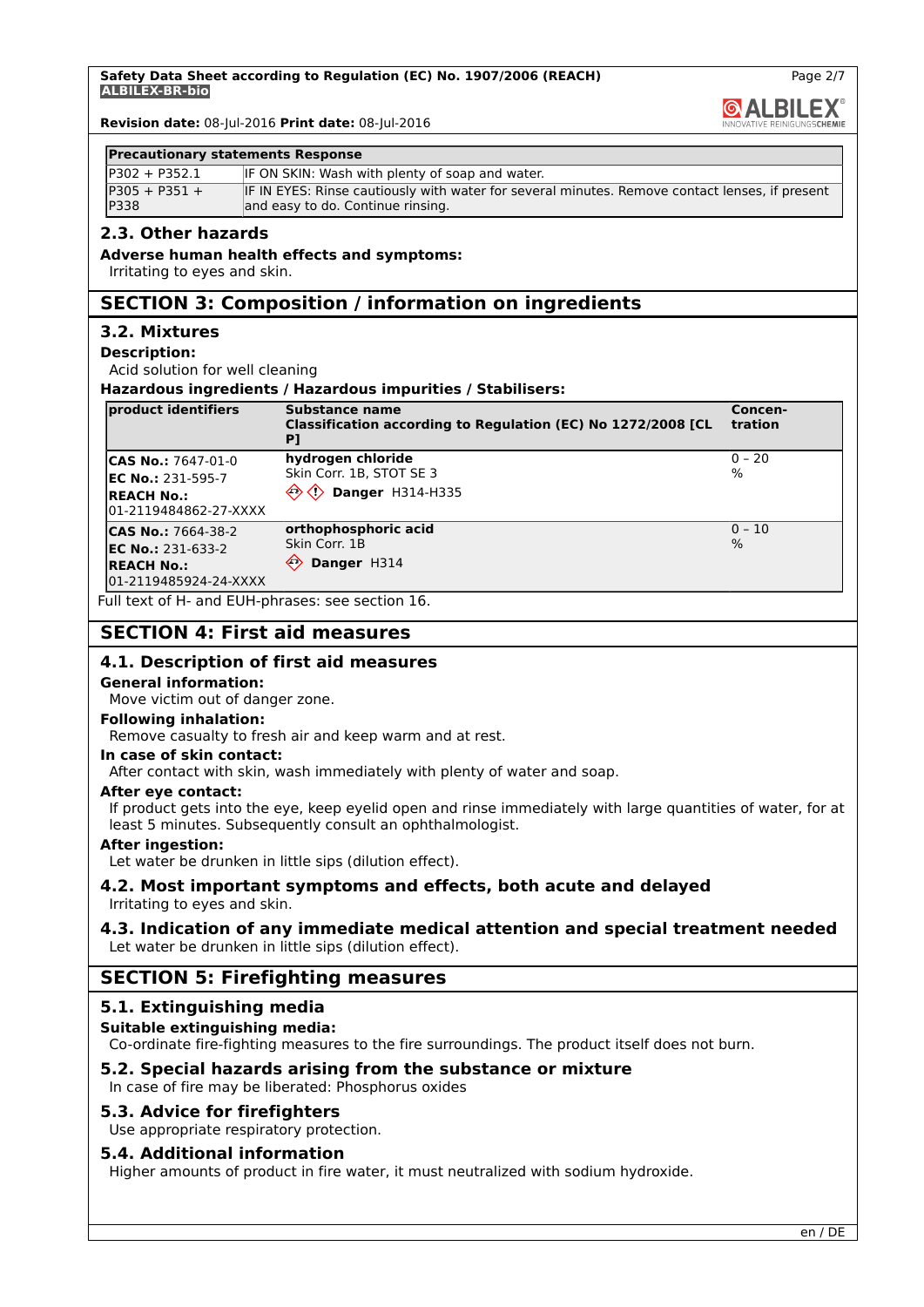## **SECTION 6: Accidental release measures**

## **6.1. Personal precautions, protective equipment and emergency procedures**

#### **6.1.1. For non-emergency personnel**

#### **Personal precautions:**

Remove persons to safety. Wear personal protection equipment.

## **6.1.2. For emergency responders**

No data available

#### **6.2. Environmental precautions**

Do not allow to enter into surface water or drains.

## **6.3. Methods and material for containment and cleaning up**

#### **For cleaning up:**

Pump away bigger amounts. Absorb with liquid-binding material (e.g. sand, diatomaceous earth, acid- or universal binding agents). Wash with plenty of water.

### **6.4. Reference to other sections**

No data available

## **6.5. Additional information**

No data available

## **SECTION 7: Handling and storage**

## **7.1. Precautions for safe handling**

#### **Protective measures**

#### **Advices on safe handling:**

Measures to prevent aerosol and dust generation

### **7.2. Conditions for safe storage, including any incompatibilities**

#### **Requirements for storage rooms and vessels:**

Keep container tightly closed. Suitable material for Container: Polyethylene Polypropylen

## **Hints on storage assembly:**

Do not store together with: Base

## **7.3. Specific end use(s)**

**Recommendation:**

No data available

## **SECTION 8: Exposure controls/personal protection**

#### **8.1. Control parameters**

#### **8.1.1. Occupational exposure limit values**

| <b>Limit value ty</b><br>pe (country of<br>origin) | <b>Substance name</b>                      | $ 0\rangle$ long-term occupational exposure limit value<br>$ 2$ short-term occupational exposure limit value<br>3 Instantaneous value<br>4 Monitoring and observation processes<br>(5) Remark |
|----------------------------------------------------|--------------------------------------------|-----------------------------------------------------------------------------------------------------------------------------------------------------------------------------------------------|
| <b>IOELV (EU)</b>                                  | hydrogen chloride<br>CAS No.: 7647-01-0    | $(1)$ 5 ppm (8 mg/m <sup>3</sup> )<br>$(2)$ 10 ppm (15 mg/m <sup>3</sup> )<br>5 (Hydrogen chloride)                                                                                           |
| <b>TRGS 900 (DE)</b>                               | hydrogen chloride<br>CAS No.: 7647-01-0    | $\vert$ 2 ppm (3 mg/m <sup>3</sup> )<br>$(2)$ 4 ppm (6 mg/m <sup>3</sup> )<br>5 Chlorwasserstoff                                                                                              |
| <b>TRGS 900 (DE)</b>                               | orthophosphoric acid<br>CAS No.: 7664-38-2 | $\textcircled{1}$ 2 mg/m <sup>3</sup><br>$(2)$ 4 mg/m <sup>3</sup><br>5 (einatembare Fraktion)                                                                                                |
| <b>IOELV (EU)</b>                                  | orthophosphoric acid<br>CAS No.: 7664-38-2 | $ 0 \, 1 \, \text{mg/m}^3$<br>$ 2 \rangle$ 2 mg/m <sup>3</sup>                                                                                                                                |



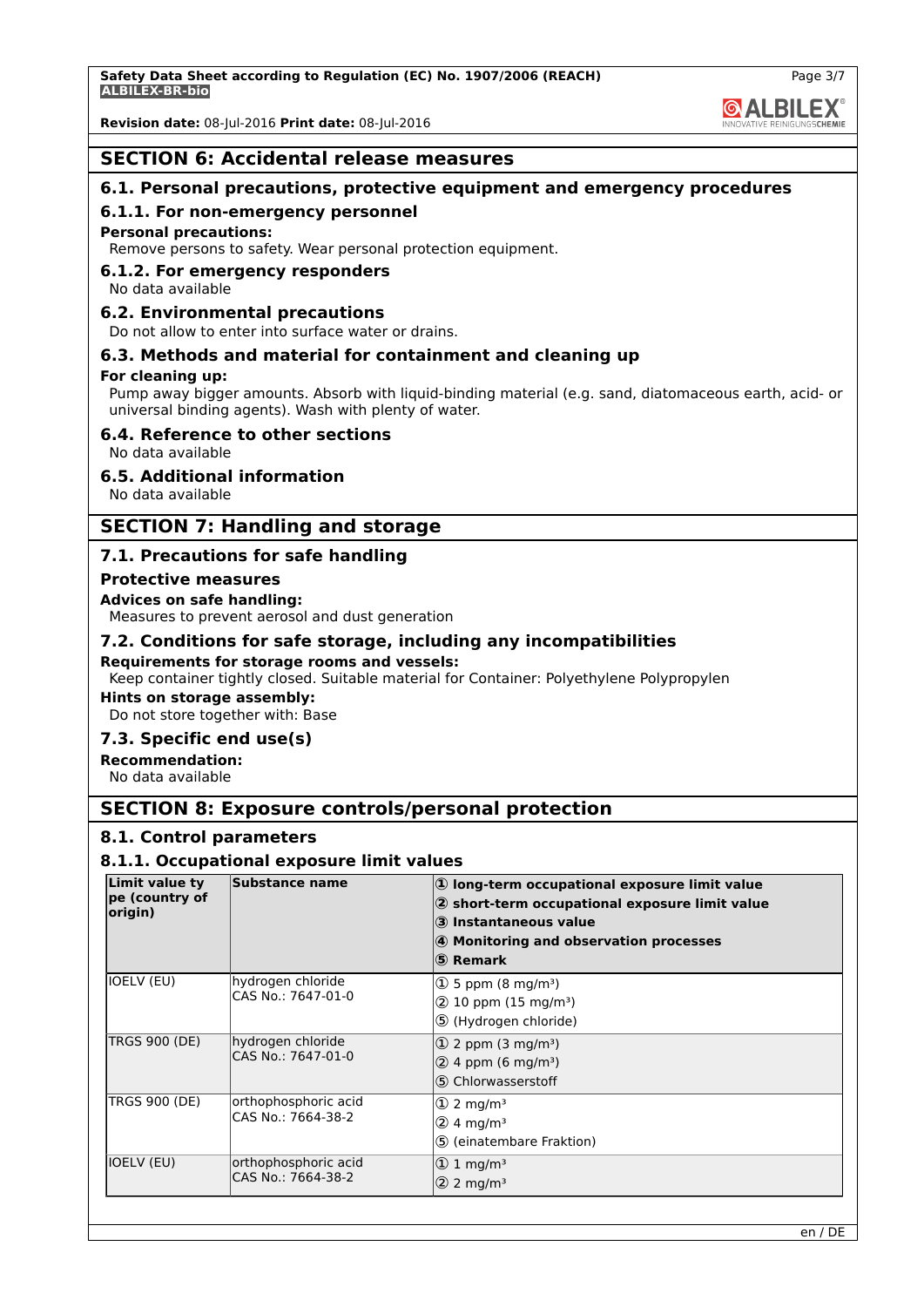#### **8.1.2. biological limit values**

No data available

#### **8.1.3. DNEL-/PNEC-values**

No data available

## **8.2. Exposure controls**

#### **8.2.1. Appropriate engineering controls**

No data available

#### **8.2.2. Personal protection equipment**

**Eye/face protection:**

Tightly sealed safety glasses. oder Face protection shield

#### **Skin protection:**

Suitable material: NBR (Nitrile rubber) Butyl caoutchouc (butyl rubber) Thickness of the glove material: 0,4 mm; 0,7 mm Breakthrough time (maximum wearing time): > 8h

**Respiratory protection:**

Suitable respiratory protection apparatus: B2

#### **Other protection measures:**

Protective clothing: Chemical resistant safety shoes Chemical protection clothing acid-resistant General health and safety measures: When using do not eat, drink, smoke, sniff. Wash hands before breaks and after work.

#### **8.2.3. Environmental exposure controls**

No data available

### **8.3. Additional information**

No data available

## **SECTION 9: Physical and chemical properties**

## **9.1. Information on basic physical and chemical properties**

#### **Appearance**

**Physical state:** liquid **Colour:** colourless **Odour:** acidic

#### **Safety relevant basis data**

| <b>Iparameter</b>                               |                               | at °C | $ $ method       | <b>Remark</b>                           |
|-------------------------------------------------|-------------------------------|-------|------------------|-----------------------------------------|
| <b>bH</b>                                       | $0.9 - 1.1$                   | 20 °C |                  | Gehalt an gelöster Substanz: 20<br> g/L |
| Melting point/freezing point                    | $-16 - -14$ °C                |       |                  |                                         |
| Freezing point                                  | not determined                |       |                  |                                         |
| Initial boiling point and boiling<br>range      | 100 °C                        |       |                  | pressure: 1013 mbar                     |
| Decomposition temperature (°C):                 | not determined                |       |                  |                                         |
| Flash point                                     | not determined                |       |                  |                                         |
| Evaporation rate                                | not determined                |       |                  |                                         |
| Ignition temperature in °C                      | not determined                |       |                  |                                         |
| Upper/lower flammability or<br>explosive limits | not determined                |       |                  |                                         |
| Vapour pressure                                 | not determined                |       |                  |                                         |
| Vapour density                                  | not determined                |       |                  |                                         |
| Density                                         | $1.1 - 1.2$ g/cm <sup>3</sup> | 20 °C |                  |                                         |
| <b>Bulk density</b>                             | not determined                |       |                  |                                         |
| Water solubility (g/L)                          | not determined                |       |                  |                                         |
| Partition coefficient: n-octanol/<br>water      | not determined                |       |                  |                                         |
| Dynamic viscosity                               | $10.9 - 11.1 s$               | 20 °C | <b>DIN 53211</b> |                                         |
| Kinematic viscosity                             | not determined                |       |                  |                                         |

## **9.2. Other information**

No data available

**@ALBILEX**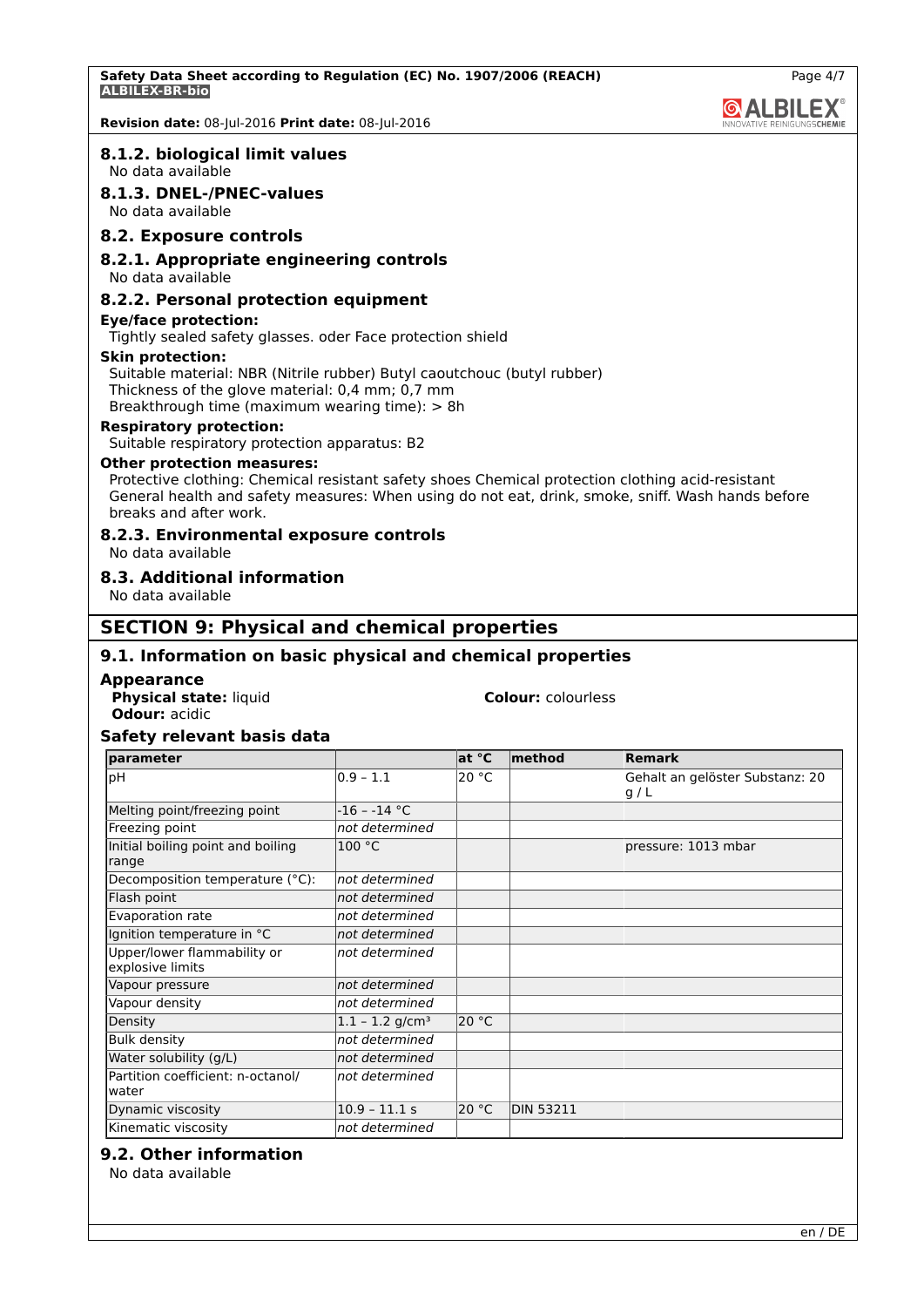

## **SECTION 10: Stability and reactivity**

#### **10.1. Reactivity**

Materials to avoid Alkali (lye); Hypochlorit; The product develops hydrogen in an aqueous solution in contact with metals.

### **10.2. Chemical stability**

No data available

### **10.3. Possibility of hazardous reactions**

In case of fire may be liberated: Phosphorus oxides

### **10.4. Conditions to avoid**

No data available

### **10.5. Incompatible materials**

Alkali (lye); Hypochlorit; The product develops hydrogen in an aqueous solution in contact with metals.

#### **10.6. Hazardous decomposition products**

< 100 °C-No self decomposition on normal use

## **SECTION 11: Toxicological information**

### **11.1. Information on toxicological effects**

| <b>CAS No.</b> | Substance name       | <b>Toxicological information</b>                 |
|----------------|----------------------|--------------------------------------------------|
| 7647-01-0      | hydrogen chloride    | LD <sub>50</sub> oral: 900 mg/kg (Kaninchen)     |
|                |                      | $LC_{50}$ inhalative: 3,124 ppmV 1 h (Ratte)     |
| 7664-38-2      | orthophosphoric acid | $LD_{50}$ oral: 1,500 mg/kg (Ratte)              |
|                |                      | LD <sub>50</sub> dermal: 2,740 mg/kg (Kaninchen) |
|                |                      | $LC_{50}$ inhalative: 0.85 mg/l 1 h (Ratte)      |

#### **Skin corrosion/irritation:**

Causes skin irritation.

Causes serious eye irritation.

**Respiratory or skin sensitisation:**

negative.

## **SECTION 12: Ecological information**

#### **12.1. Toxicity**

#### **Aquatic toxicity:**

Concentrated solution toxic for aquatic life due to pH-shift

#### **Effects in sewage plants:**

After neutralization all organic components are readily biodegradable.

#### **12.2. Persistence and degradability**

#### **Additional information:**

Further ecological information: After neutralization all organic components are readily biodegradable.

#### **12.3. Bioaccumulative potential**

#### **Accumulation / Evaluation:**

Additional information: No data available

## **12.4. Mobility in soil**

No data available

## **12.5. Results of PBT and vPvB assessment**

| <b>CAS No.</b> | Substance name        | <b>Results of PBT and vPvB assessment</b> |
|----------------|-----------------------|-------------------------------------------|
| 17647-01-0     | hydrogen chloride     |                                           |
| 7664-38-2      | lorthophosphoric acid |                                           |

No data available

## **12.6. Other adverse effects**

Chemical oyxgen demand (COD): 13 mg/g Verdünnung 1 : 1000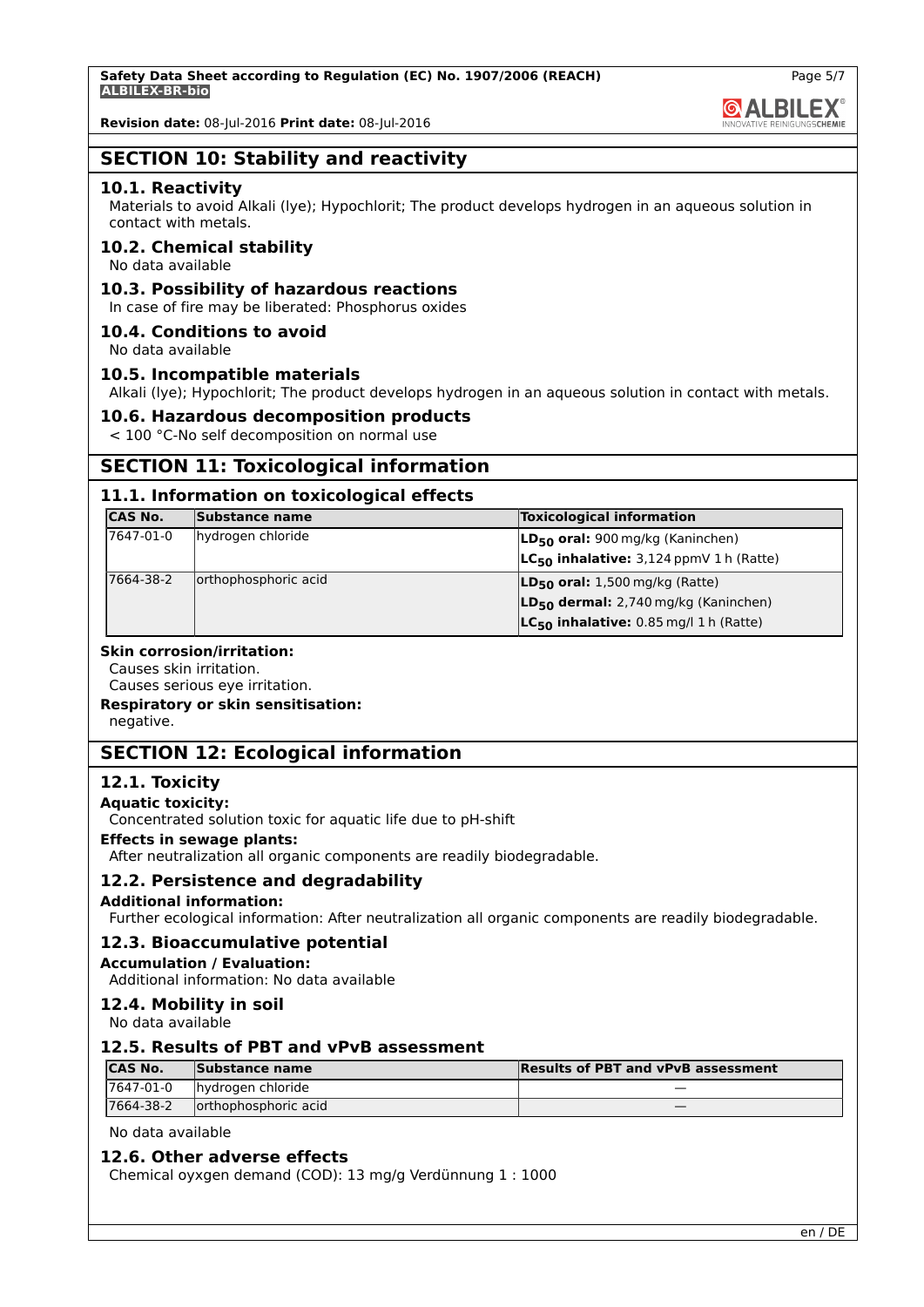## **SECTION 13: Disposal considerations**

## **13.1. Waste treatment methods**

## Only give to sewage system after neutralization.

## **Waste treatment options**

## **Appropriate disposal / Package:**

Wash with water and give to pastic recycling.

## **13.2. Additional information**

No data available

## **SECTION 14: Transport information**

| <b>Land transport (ADR/</b><br>RID)                                                                                                       | Inland waterway craf<br>t (ADN)                                                                                                        | Sea transport (IMDG)           | <b>Air transport (ICAO-</b><br>TI / IATA-DGR) |
|-------------------------------------------------------------------------------------------------------------------------------------------|----------------------------------------------------------------------------------------------------------------------------------------|--------------------------------|-----------------------------------------------|
| 14.1. UN-No.                                                                                                                              |                                                                                                                                        |                                |                                               |
| 1789                                                                                                                                      | 1789                                                                                                                                   | 1789                           | 1789                                          |
| 14.2. UN proper shipping name                                                                                                             |                                                                                                                                        |                                |                                               |
| <b>HYDROCHLORIC ACID</b>                                                                                                                  | <b>HYDROCHLORIC ACID</b>                                                                                                               | <b>HYDROCHLORIC ACID</b>       | <b>HYDROCHLORIC ACID</b>                      |
| 14.3. Transport hazard class(es)                                                                                                          |                                                                                                                                        |                                |                                               |
|                                                                                                                                           |                                                                                                                                        |                                |                                               |
| 14.4. Packing group                                                                                                                       |                                                                                                                                        |                                |                                               |
| Ш                                                                                                                                         |                                                                                                                                        | Ш                              | Ш                                             |
| 14.5. Environmental hazards                                                                                                               |                                                                                                                                        |                                |                                               |
|                                                                                                                                           |                                                                                                                                        | <b>No</b>                      |                                               |
| 14.6. Special precautions for user                                                                                                        |                                                                                                                                        |                                |                                               |
| <b>Hazard identificati</b><br>on number (Kemler<br>No.): 80<br><b>Classification code: -</b><br><b>Remark: Classification</b><br>code: C1 | <b>Classification code: -</b>                                                                                                          | Remark: EmS-No.: F-A,<br>$S-B$ |                                               |
| No data available<br><b>Additional information:</b>                                                                                       | 14.7. Transport in bulk according to Annex II of MARPOL 73/78 and the IBC Code<br>Keep away from food, drink and animal feedingstuffs. |                                |                                               |
|                                                                                                                                           | <b>SECTION 15: Regulatory information</b>                                                                                              |                                |                                               |
|                                                                                                                                           | 15.1. Safety, health and environmental regulations/legislation specific for the                                                        |                                |                                               |

# **substance or mixture**

## **15.1.1. EU legislation**

No data available

## **15.1.2. National regulations**

## **[DE] National regulations**

## **Water hazard class (WGK)**

**WGK:**

1 - schwach wassergefährdend

## **Other regulations, restrictions and prohibition regulations**

Merkblatt BG Chemie M 004, M 051